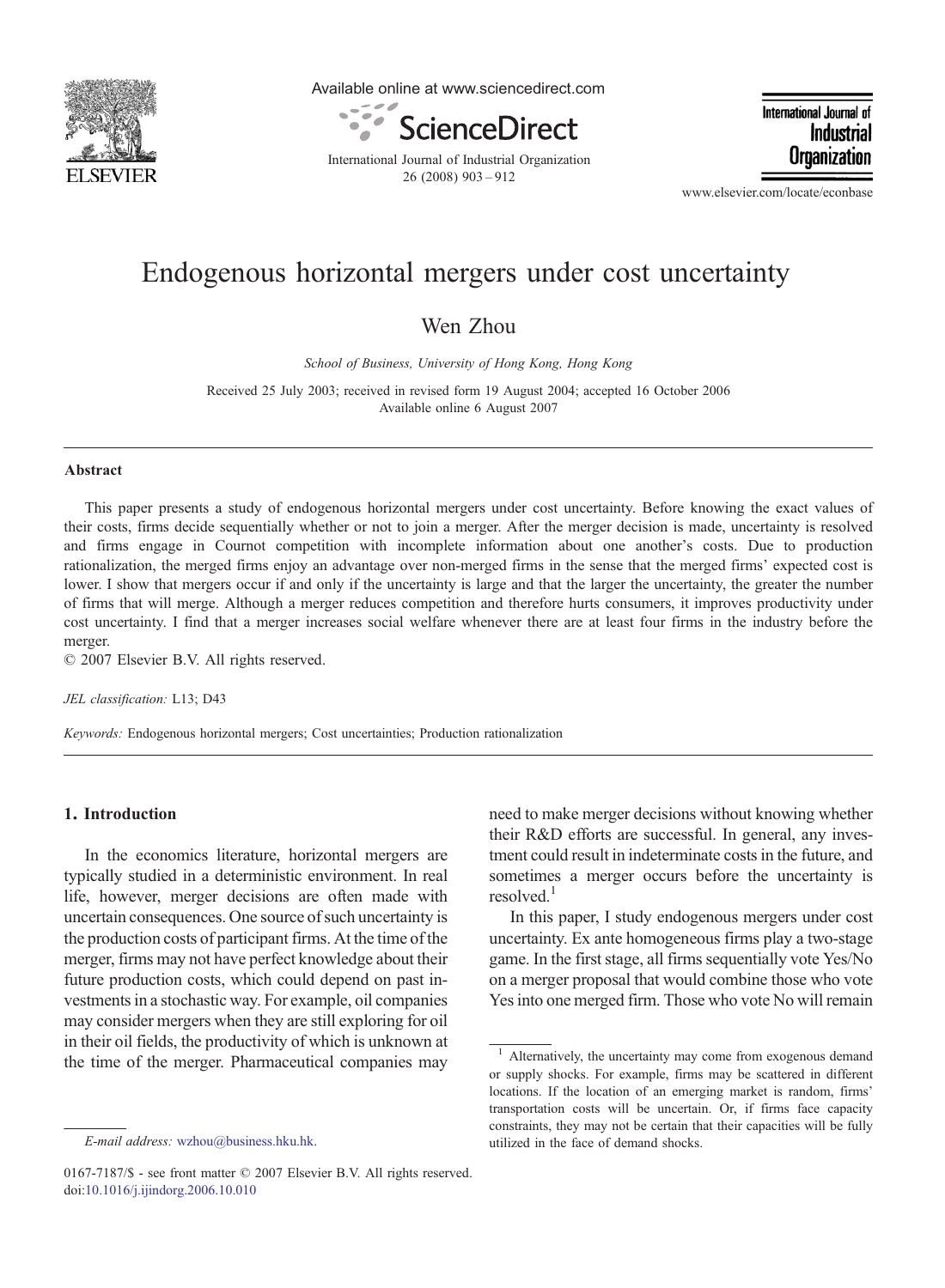independent. In the second stage, firms simultaneously compete in quantities. The merged entity, if it exists, acts as a single firm managing the members' production facilities and maximizing their joint profits, which will be shared equally among all members. I assume that costs are uncertain at the time of the vote and that firms learn their costs privately before production starts.

Because of the uncertainty, costs are almost always heterogenous ex post even though the firms are ex ante homogeneous. The merged entity, with multiple facilities under its control, will allocate its production among the facilities in an optimal way. Such production rationalization gives the merged firms an advantage over non-merged firms in the sense of reduced expected costs. In equilibrium, the advantage is balanced by the benefit of remaining independent to free ride on the reduced competition brought about by the merger. Because the advantage increases with the degree of uncertainty, I find that mergers occur if and only if uncertainty is sufficiently large and that more firms will join the merger as the uncertainty increases.

On the normative side, although the merger reduces competition, it also improves productivity. In fact, the two effects are well-balanced in endogenous mergers because the reduced competition (measured by the number of firms that join the merger) and the improved productivity are both connected to the magnitude of the cost uncertainty. If more firms join the merger (so the competition is reduced more), this means that the uncertainty is larger and therefore the productivity is also improved more. I find that total social welfare is improved by a merger whenever there are at least four firms in the industry before the merger.

This paper is related to two strands of the merger literature. The first strand, typically treating the merger scale (i.e., the number of participants in the merger) as exogenous, investigates the forces that drive mergers. Firms may merge for the benefit of reduced competition and/or costs. Mergers for the sole purpose of reducing competition, however, are rarely profitable. [Salant et al.](#page-9-0) [\(1983\)](#page-9-0) show that, in the absence of cost savings, a merger is profitable only when it involves more than 80% of the firms in an industry. $^2$  Mergers can also be driven by cost savings through elimination of duplicated fixed costs [\(Gaudet and](#page-8-0) [Salant, 1992b; Pepall et al., 2002](#page-8-0)), information exchange

[\(Banal-Estanol, 2007; Qiu and Zhou, 2006](#page-8-0)) or transfer of superior technology ([Farrell and Shapiro, 1990](#page-8-0)). In this paper, I suggest that cost savings may also arise from production rationalization when costs are uncertain.

The second strand of literature studies how merger scale is endogenously determined. [Kamien and Zang](#page-8-0) [\(1990\)](#page-8-0) build a simultaneous-bidding model in which each firm tries to sell itself and buy every other firm at the same time.<sup>3</sup> In the spirit of endogenous mergers, [D'Aspremont](#page-8-0) [et al. \(1983\)](#page-8-0) study the profitability and stability of cartel formation in a price leadership game. [Gowrisankaran](#page-8-0) [\(1999\)](#page-8-0) lets firms purchase less-efficient competitors sequentially in a pre-determined order. [Horn and Persson](#page-8-0) [\(2001\)](#page-8-0) use cooperative game theory to model endogenous mergers. [Brito \(2003\)](#page-8-0) and [Fridolfsson and Stennek \(2005\)](#page-8-0) suggest that firms may engage in preemptive mergers. A key message from these models is that there is a tendency for firms to remain independent. The tendency may be so strong that, when costs are deterministic, mergers will never happen among identical firms [\(Kamien and Zang,](#page-8-0) [1990\)](#page-8-0). By contrast, I show in this paper that mergers can easily take place if costs are uncertain.

The present paper is most closely related to the work of [Rodrigues \(2001\).](#page-8-0) The same game (sequential voting on mergers followed by quantity competition) is used to model the endogenous merger process. The key difference is what drives the mergers: production rationalization in my model and savings on fixed costs in Rodrigues's model.<sup>4</sup> Although "to reduce overhead" (i.e., to save fixed costs) is a reason frequently cited by managers who pursue mergers, it could not be the only driving force, as its implications seem to be at odds with general perceptions of what is happening behind mergers. For example, Rodrigues shows that the whole merged entity (consisting of several firms) will produce exactly the same amount of output as a single, nonmerged firm, and that a merged firm always earns less profit than does a non-merged firm.<sup>5</sup> In contrast, in my

<sup>2</sup> This is because, under Cournot competition, non-merged firms respond to the merger by producing more, which hurts the merged firms. Therefore, [Salant et al.'s \(1983\)](#page-9-0) extreme result can be relaxed if the expansion of non-merged firms is restricted through, say, decreasing returns to scale ([Perry and Porter, 1985\)](#page-8-0), product differentiation ([Qiu and Zhou, 2006\)](#page-8-0), convex demand [\(Hennessy,](#page-8-0) [2000](#page-8-0)) or a disadvantageous position for non-merged firms [\(Daughety,](#page-8-0) [1990; Levin, 1990](#page-8-0)). For mergers under Bertrand competition, see [Deneckere and Davidson \(1985\).](#page-8-0)

<sup>3</sup> [Kamien and Zang's \(1990\)](#page-8-0) basic model has been applied to other situations: increasing marginal costs [\(Kamien and Zang, 1991\)](#page-8-0), sequential bidding ([Kamien and Zang, 1993\)](#page-8-0), price competition with perfect complements ([Gaudet and Salant, 1992a](#page-8-0)), savings of fixed costs ([Gaudet and Salant, 1992b](#page-8-0)), and delegation [\(Gonzalez-Maestre and](#page-8-0) [Lopez-Cunat, 2001\)](#page-8-0).

 $4$  "[E]xcluding fixed costs, the only mergers that will occur endogenously will be mergers to monopoly." [\(Rodrigues, 2001](#page-8-0), pp. 1255–56). <sup>5</sup> This is because the fixed cost is an additive term that is independent of

the firms' competition choices, which means that the profitability of a given merger is directly determined by the magnitude of the fixed cost without any reference to market competition. In my model, by contrast, the merged entity's cost advantage is an endogenous term that directly affects firms' competition choices.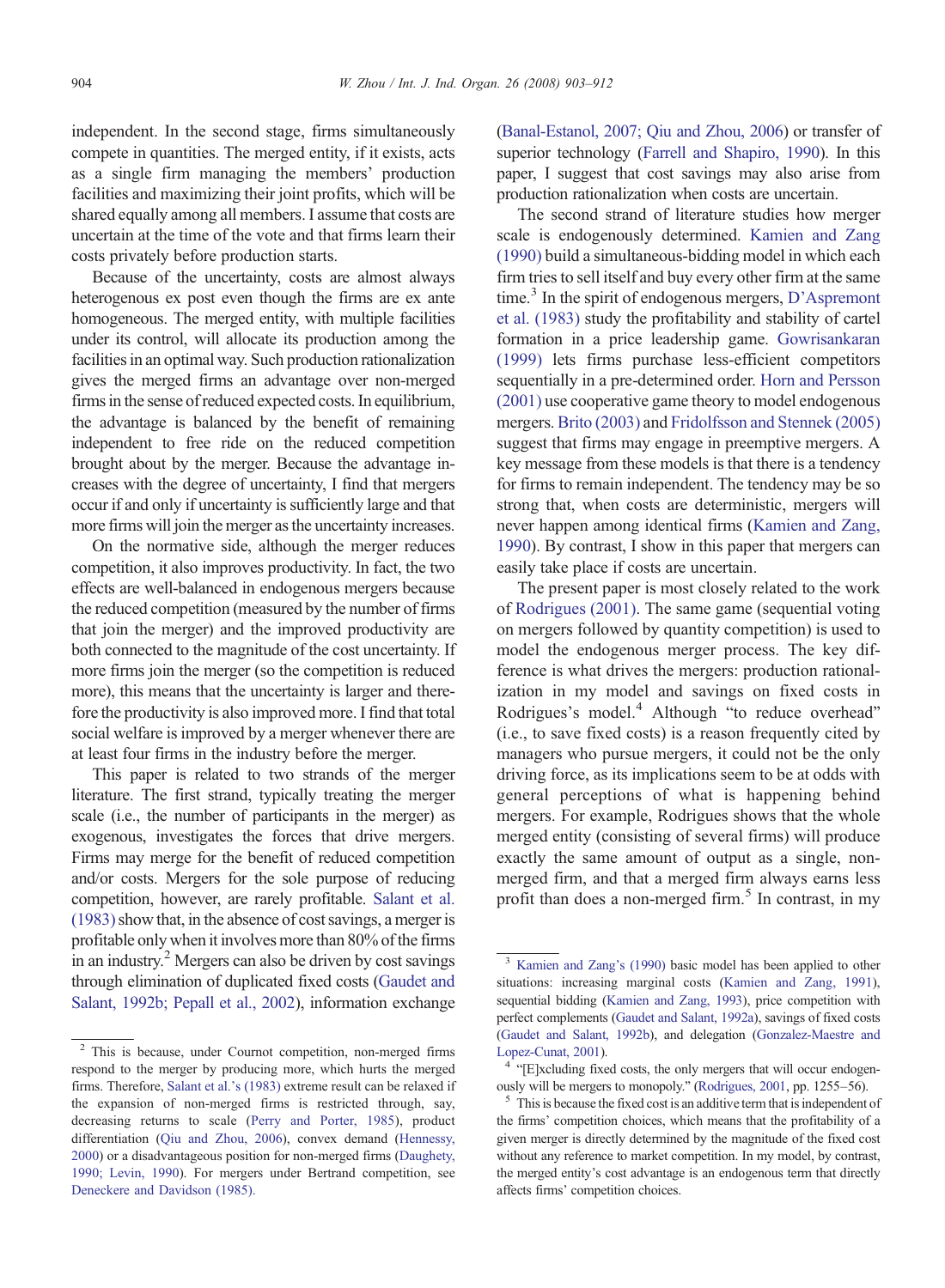model, the expected output of the merged entity is much greater than that of a non-merged firm, the more so the more firms join the merger. And the expected profit of a merged firm can be higher than that of a non-merged firm.

## 2. The model

To begin,  $n \geq 3$  risk-neutral firms produce a homogeneous good and compete in quantities. Demand is given as  $p = max\{0, a - X\}$ , where X is the total output of the n firms. Firms have constant marginal costs and zero fixed cost. A firm's marginal cost is a random variable independently drawn from an identical, uniform distribution over  $[c_0-\tau, c_0+\tau]$ , with  $c_0 \geq \tau \geq 0$  and  $a \geq c_0 + \tau$ . Therefore,  $\tau$  parameterizes the degree of uncertainty, with  $\tau = 0$  representing deterministic (and identical) costs.

Firms play a two-stage game. In the first stage, before the costs are realized, firms sequentially vote Yes or No to a proposal of joining a merger. If a firm is indifferent between Yes and No, I assume that it votes Yes. After the voting is finished, the costs are privately revealed. Each firm learns the exact value of its own cost but not the costs of other firms. If a merger takes place (when at least two firms vote Yes), the participants share their technologies (and therefore the cost information) and seek to maximize their joint profits, which will be divided equally among the participants regardless of their cost realizations. In the second stage, Cournot competition is carried out under incomplete information about costs.

## 3. The cost advantage of the merged firms

Because marginal costs are constant, when a group of firms merges, they will use only the most-efficient technology that they have. Therefore, if  $k \in [2, n]$  firms merge, the merged entity's marginal cost will be the lowest value of  $k$  independent draws from the uniform distribution. Call the merged entity firm z and its marginal cost  $c_z$ . It can be shown [\(Balakrishnan and](#page-8-0) [Cohen, 1991](#page-8-0)) that  $c_z$  follows the probability density function  $g(c_z) = \frac{k(c_0 + \tau - c_z)^{k-1}}{(2\tau)^k}$  $\frac{1}{(2\tau)^k}$ . As a result, the expected  $\frac{1}{(2\tau)^k}$ . cost of the merged entity is

$$
\overline{c}_z = c_0 - \frac{k-1}{k+1}\tau,
$$

which is smaller than the expected cost of an independent firm,  $\overline{c} = c_0$ . We say that the merged firms enjoy an advantage over non-merged firms in the sense that the merged firms' expected cost is lower. Notice that the advantage,

$$
\delta \equiv \overline{c} - \overline{c}_z = \frac{k-1}{k+1} \tau \ge 0,
$$

exists only when costs are uncertain  $(\tau>0)$ . Furthermore, the advantage increases in both k and  $\tau$ : it is greater when more firms merge or when the costs are more uncertain.

## 4. The equilibrium when the uncertainty is not very large

In the second-stage Cournot competition, the cost information remains private. One complication in calculating the equilibrium is that, if the uncertainty is very large, a firm's cost may turn out to be so high that its optimal choice is to shut down (i.e., produce zero). The calculation would then be very complicated. In this section, I exclude this possibility by assuming that the uncertainty is not very large, i.e.,

$$
\tau \leq \tau^* = \frac{2(a - c_0)}{n+1}.
$$

All results are then proved analytically. In Section 5, I verify numerically that these results continue to hold when the uncertainty is very large ( $\tau$ > $\tau^*$ ).

As is customary in the literature, a firm that votes Yes is called an insider and a firm that votes No is called an *outsider*. Suppose that  $k \in [2, n]$  firms have voted Yes in the first stage. By assumption, each insider's expected profit is identical and is denoted as  $\pi^{I}(k)$ . Since all outsiders draw their costs from the same distribution, each outsider's ex ante expected profit is also identical and is denoted as  $\pi^{O}(k)$ . Under the assumption that  $\tau \leq \tau^*$ , analytical expressions of the two profits are obtained as (see Appendix A):

$$
\pi^{I}(k) = \frac{[(a - c_{0}) + \delta(n - k + 1)]^{2}}{k(n - k + 2)^{2}} + \frac{\tau^{2}}{(k + 1)^{2}(k + 2)},
$$
\n(1)

$$
\pi^{O}(k) = \frac{[(a - c_0) - \delta]^2}{(n - k + 2)^2} + \frac{\tau^2}{12}.
$$
\n(2)

Obviously, insiders benefit from the cost advantage,  $\delta$ , while outsiders are hurt. Since the two expressions are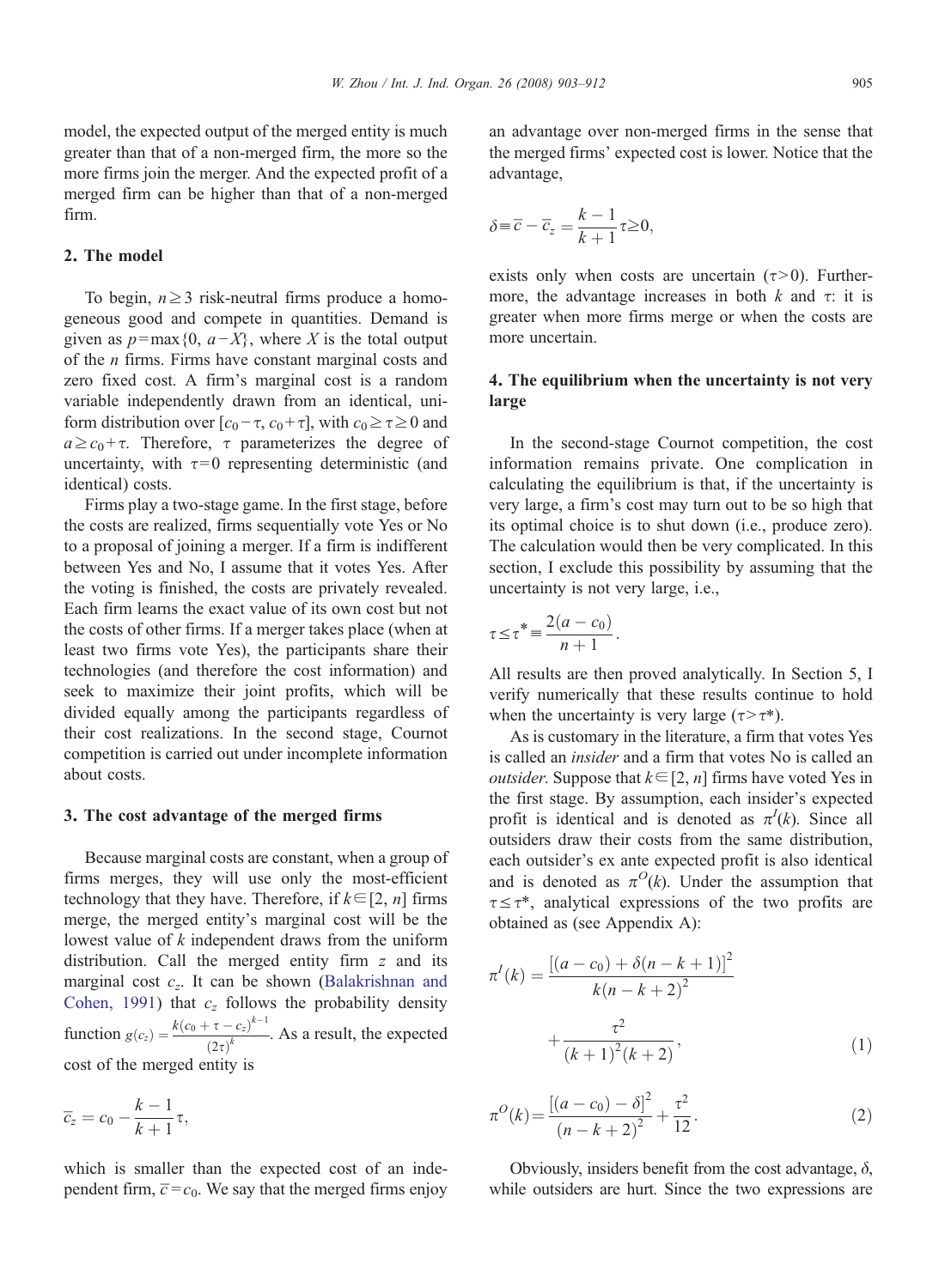both homogenous of degree two in  $\tau$  and  $a-c_0$ , I define  $t = \frac{t}{a-c_0}$  and discuss the outcomes in terms of t. The upper bound on  $\tau$  is then translated into  $t \le t^* = \frac{2}{n+1}$ .

#### 4.1. The first-stage merger decision

If  $k^*$ is a unique integer that satisfies  $\pi^l(k^*) \geq \pi^O$  $(k^*-1)$  and  $\pi^O(k^*) > \pi^I(k^*+1)$ , then we can show that the merger game has a unique equilibrium in which exactly  $k^*$ firms vote Yes. Furthermore, firms' equilibrium merger decisions must be the following (see [Rodrigues, 2001](#page-8-0)). If  $\pi^l(k^*) \geq \pi^O(k^*)$ , the first  $k^*$  firms vote Yes while the remaining  $n-k^*$  firms vote No. If  $\pi^l(k^*)<\pi^O(k^*)$ , the first  $n-k^*$  firms vote No while the last  $k^*$  firms vote Yes.

Given these merger decisions, we now focus on the determination of  $k^*$ . The two conditions that  $k^*$  must satisfy can be written as:

$$
\Delta^{I}(k^{*}) = \pi^{I}(k^{*}) - \pi^{O}(k^{*} - 1) \ge 0 \text{ if } k^{*} \in [2, n], \text{and} \quad (3)
$$

$$
\Delta^{O}(k^*) = \pi^{O}(k^*) - \pi^{I}(k^*+1) > 0 \text{ if } k^* \in [2, n-1]. \tag{4}
$$

The first condition says that, in an equilibrium, an insider should not want to break away from the merger (internal stability, as identified by [D'Aspremont et al.,](#page-8-0) [1983\)](#page-8-0). The second condition says that an outsider should not want to join the merger (external stability). It turns out that they are the flip sides of the same coin—an outsider's incentive to join a coalition of  $k$  firms is exactly the opposite of an insider's incentive to leave a coalition of  $k+1$  firms:  $\Delta^{O}(k) = -\Delta^{I}(k+1)$ . As a result, we need only care about the requirement of  $\Delta^I$ . An equilibrium is reached when  $\Delta^{I}(k^*) \ge 0$  while  $\Delta^{I}(k^*+1) \le 0$ .

Consider an outsider's incentive to join the merger when  $k-1$  firms have already done so. This will reduce the number of competitors in the Cournot game by one, but, more importantly, the firm is joining a coalition that enjoys a cost advantage. The downside is that it has to share the advantage with all other insiders. For given  $\tau$ , the advantage,  $\delta = \frac{k-1}{k+1} \tau$ , is an increasing, concave func-<br>tion in k. When k is larger, more firms will share the tion in  $k$ . When  $k$  is larger, more firms will share the advantage, which is increased by the larger  $k$  only marginally. As a result, joining the merger will become increasingly less attractive when  $k$  grows larger. That is,  $\Delta^{I}(k)$  is strictly decreasing in k. If  $\Delta^{I}(2) \ge 0$ , then  $k^*$ exists and is uniquely determined as the largest integer, k, such that  $\Delta^I(k) \geq 0$ .

We now argue that  $\Delta^I(2) \geq 0$  is true if and only if the cost uncertainty is sufficiently large. When a merger takes place, it generates two effects: reduced competition that benefits all firms including outsiders, and a cost

advantage that accrues only to insiders. The reduced competition can be viewed as a public good. Insiders provide the public good while outsiders free ride on the reduced competition. As a result, firms prefer to stay outside the merger (and hope that other firms join the merger). $6$  The cost advantage, on the other hand, encourages firms to join the merger. Because the advantage increases with the degree of cost uncertainty, when the uncertainty is small, the free-riding effect dominates and no firm will join the merger. In other words, mergers occur only when the uncertainty is large. We have<sup>7</sup> (see Appendix B):

**Proposition 1.** When  $t \leq t^*$ , mergers occur if and only if

$$
t \ge \frac{3(n^2 - 1) - 3n\sqrt{n^2 - 2n + 3}}{2n^2 + n - 1} = t_2 > 0.
$$

As a corollary to Proposition 1, when costs are deterministic  $(t=0)$ , all firms will remain independent.<sup>8</sup> This may seem surprising because, if all firms merge into a single firm, each will receive a higher payoff than before the merger. In endogenous mergers, however, a firm compares its profit from joining the merger with that of remaining independent, not with its profit before the merger (when all firms were independent). Sometimes, staying outside the merger may be more profitable for a firm than joining it. Consider the example of a three-firm industry. Absent cost uncertainties, a firm's profit is  $\frac{1}{(n+1)^2}$ when *n* firms compete, so a monopolist's profit is  $\frac{1}{4}$ , a duopolist's profit is  $\frac{1}{9}$ , and a triopolist's profit is  $\frac{1}{16}$ . If all three firms merge into a monopoly, each receives  $\frac{1}{12}$ . which is higher than the pre-merger profit of  $\frac{1}{16}$ . After the first two firms have agreed to join the merger, however, the third firm will choose not to join, as  $\frac{1}{9} > \frac{1}{12}$ . This means that monopolization will not occur. In fact, given the anticipation that the third firm will not join, the second firm will also decide not to join, because  $\frac{1}{18} < \frac{1}{16}$ .

The critical value of uncertainty above which mergers take place,  $t_2$ , is inversely U-shaped in  $n$ . Therefore, the likelihood of mergers depends on  $n$  non-monotonically.<sup>9</sup>

 $6$  To use the now well-known quotation of [Stigler \(1950, p. 25\)](#page-9-0): "the major difficulty in forming a merger is that it is more profitable to be outside a merger than to be a participant… the promoter of a merger is likely to receive much encouragement from each firm—almost every

encouragement, in fact, except participation."<br>
<sup>7</sup> It can be shown that  $t_2 < t^* = \frac{2}{n+1}$  so [*t*,  $t^*$ ] is always nonempty.

<sup>8</sup> This is a repeated theme in endogenous merger models. [Kamien and](#page-8-0) [Zang \(1990\)](#page-8-0) and [Thoron \(1998\)](#page-9-0) obtain the same result. In contrast, the conclusion from exogenous mergers is very different: merging into a monopoly is always an equilibrium ([Salant et al., 1983](#page-9-0)).<br><sup>9</sup> By contrast, [Rodrigues \(2001\)](#page-8-0) shows that the likelihood depends

on  $n$  in a monotonic way: whenever mergers occur at  $n$ , they also occur at any  $n' \leq n$ .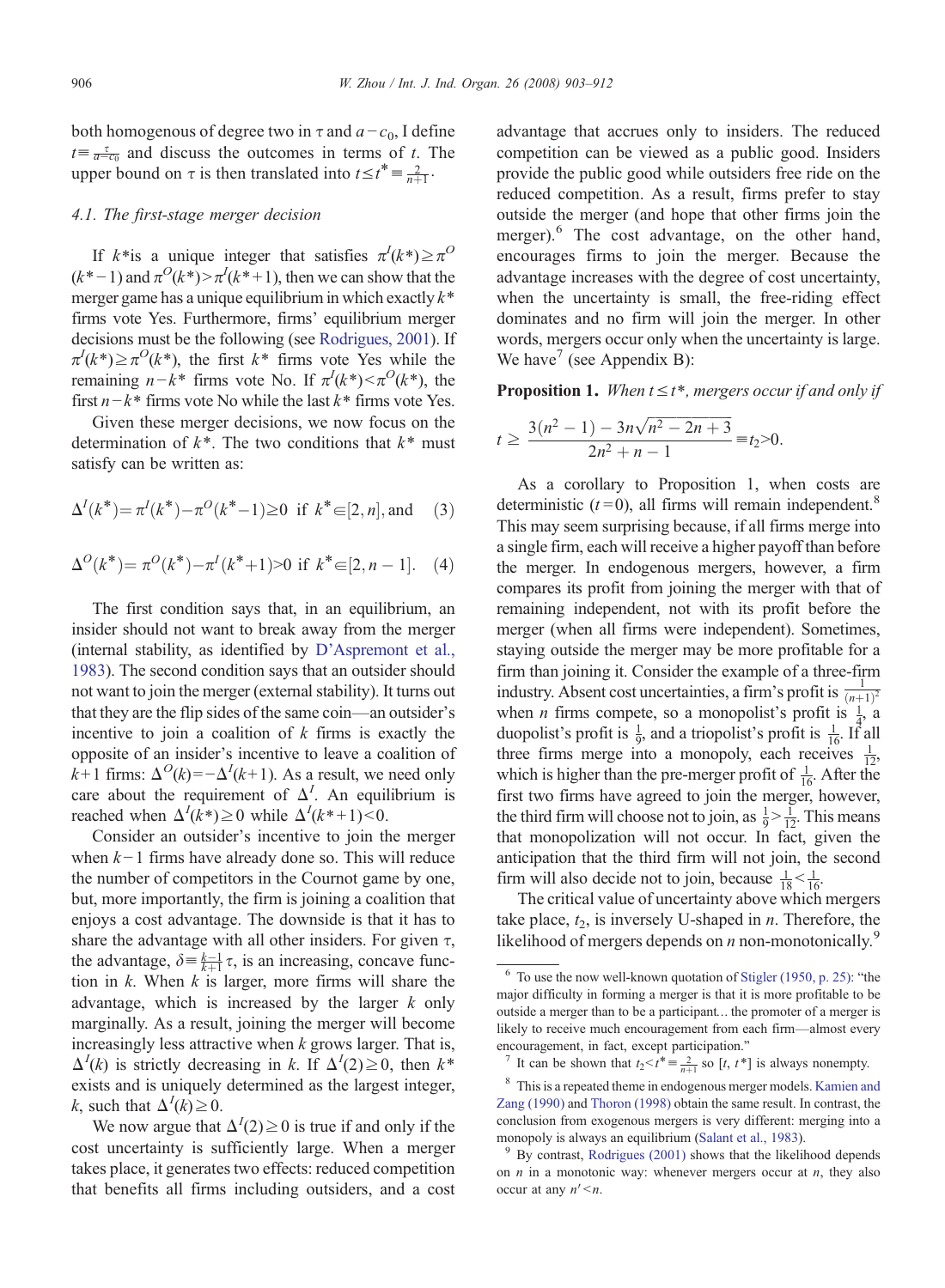For example, at  $t=0.14$ , mergers occur for  $n \leq 3$  or  $n \geq 7$ but not for  $n=4$ , 5 or 6. When *n* is small, mergers are mainly driven by the pursuit of market power (a

relatively large reduction in the number of firms); when  $n$  is large, mergers are driven by the pursuit of cost advantages, which, not relying on  $n$ , become more significant for a larger  $n$ .

## 4.2. The scale of the merger

We have seen that the driving force for joining the merger is the cost advantage, which increases with t. As a result, the equilibrium merger scale,  $k^*$ , should also increase with  $t$ . Furthermore, if  $t$  is bounded from above,  $k^*$  is also bounded from above.

**Proposition 2.** For  $t \in [t_2, t^*]$ ,

- (i)  $k^*$  is weakly increasing in t (weakly because  $k^*$  must be an integer).
- (ii) When  $n = 4, 5, 6, at most four firms merge. When$  $n=3$  or  $n\geq 7$ , at most three firms merge.

The proof is provided in Appendix C. Since  $t = \frac{\tau}{a - c_0}$ , a higher t may come from a higher  $\tau$ , a higher  $c_0$  or a lower a. Therefore, more firms will merge if costs are more variable, demand is lower, or production becomes more costly on average.

#### 4.3. Welfare

For any given cost realization, the social welfare is

$$
W = \int_0^X (a - X) dX - z c_z - \sum_{i=1}^{n-k} x_i c_i,
$$

where  $X=z+\sum_{i=1}^{n-k} x_i$  is the total output and  $p=a-X$  is the market price. Appendix D provides the proof of the following results:

**Proposition 3.** For  $t \in [t_2, t^*]$ , at the equilibrium  $k^*$ , ex ante in the expected sense,

- (i) both insiders and outsiders benefit from the merger;
- (ii) the market price rises and consumer surplus drops;
- (iii) social welfare is always improved by the merger when  $n \geq 4$ .

For an outsider, the merger is beneficial because it reduces competition, but it is also harmful because it creates a strong competitor. It turns out that the first effect dominates: an outsider's profit always increases

with k, so an outsider's profit at  $k^* \geq 2$  is higher than its profit at  $k=1$ , which corresponds to the pre-merger situation. Given this, an insider will also benefit from the merger, because it could have chosen to be an outsider. Because insiders' profits are higher than their pre-merger levels, the merger is collectively profitable for its participants. In other words, the equilibrium in an endogenous merger game is also an equilibrium in the corresponding exogenous merger game.

An insider's expected profit can be lower or higher than an outsider's profit. For example, at  $n=10$ , if  $t=0.13$ , two firms will merge, and  $\pi^I(2) < \pi^O(2)$ . If  $t=0.15$ , still, two firms will merge, but  $\pi^{i}(2) > \pi^{O}(2)$ .

The welfare improvement comes from the efficiency gain in the production technology. Consumers are actually hurt by the reduced competition, but producers gain from the merger. For fixed  $n$ , when  $t$  increases, the social welfare will improve for fixed  $k$ ; but if  $t$  increases too much, more firms will merge, which will hurt the social welfare. It turns out that for  $n \geq 4$ , the total social welfare is always improved by the merger. For  $n=3$ , when two firms join the merger (which occurs for a certain range of  $t$ ), the social welfare is hurt with small  $t$  and is improved with large  $t$ . A similar pattern exists when all three firms merge (which occurs for another range of  $t$ ).<sup>10</sup>

#### 5. The equilibrium when the uncertainty is very large

The analysis in the previous section is based on the assumption that the cost uncertainty is relatively small so that no firm shuts down. With larger uncertainties, some firms may shutdown when they draw very high costs. This possibility complicates the calculation of the second-stage Cournot equilibrium, making analytical solutions extremely tedious. I therefore utilize numerical simulations to verify whether the major conclusions in the previous section continue to hold.

For a given *t*, the probability of shutdown decreases with  $k$ . When more firms join the merger, fewer are left as independent competitors. The less-intense competition makes it more likely for a weak firm (i.e., a firm that draws a high cost) to survive. As mentioned above, shutdown occurs only when t is large. When t increases, however, the equilibrium merger scale will also increase, which reduces the likelihood of shutdown. It may happen that, for  $t$  that is not too large, no firm shuts down at the equilibrium even though  $t > t^*$ . In that case, the expressions of (1) and (2) are still applicable.

<sup>&</sup>lt;sup>10</sup>  $k^*$  = 2 if  $t \in (0.098, 0.191)$ . For that range of t, the welfare is hurt for  $t < 0.188$  and is improved for  $t > 0.188$ . If  $t > 0.191$ , then  $k^* = 3$ . The welfare is hurt for  $t<0.306$  and is improved for  $t>0.306$ .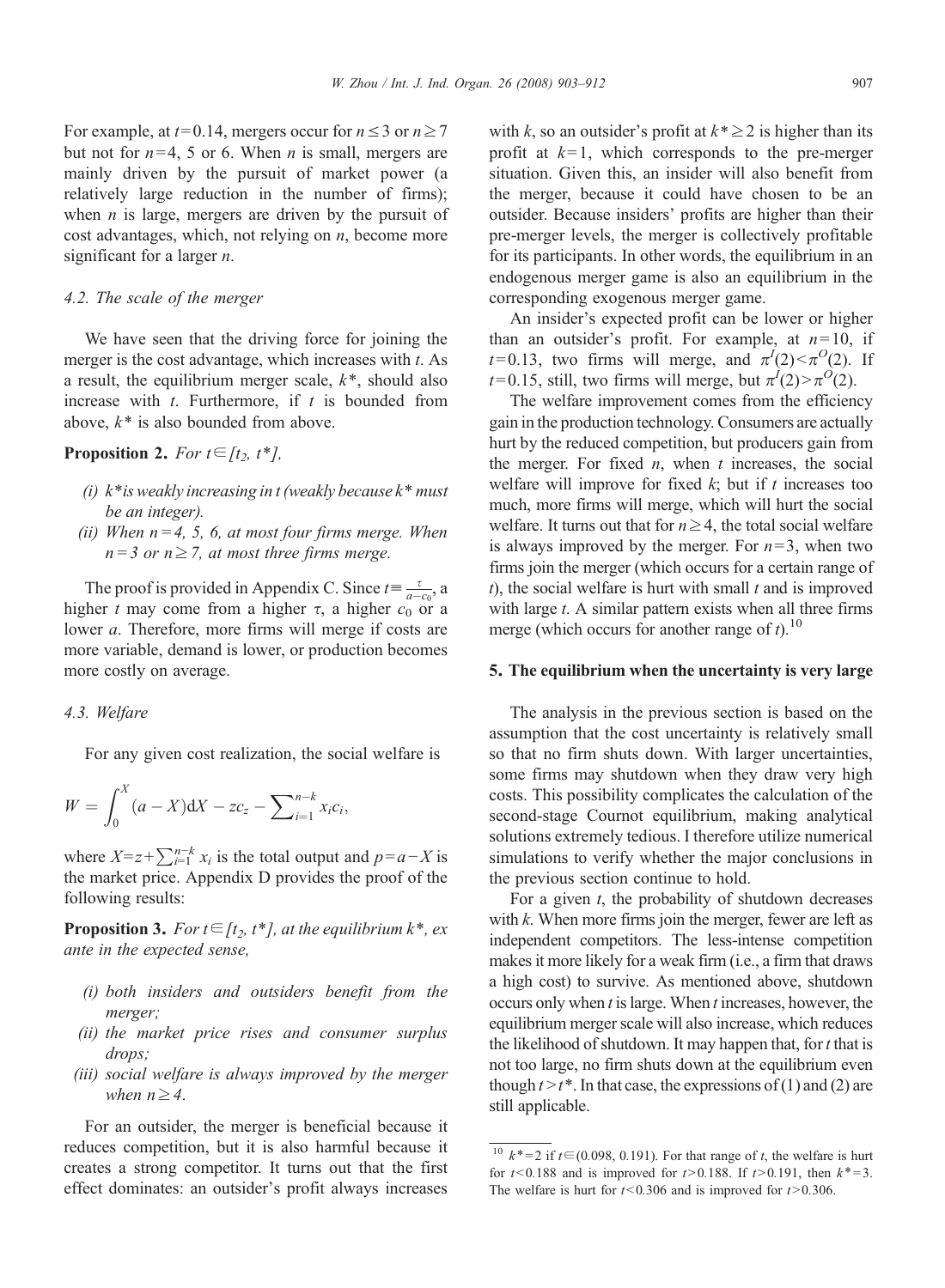Fig. 1 shows how the equilibrium merger scale depends on the only two parameters,  $n$  and  $t$ . Notice that  $t = \frac{t}{a-c_0} \le 1$  because  $a \ge c_0 + \tau$ . The area below the  $t^*$ line represents the case discussed in Section 4. Numerical calculations (see Appendix E) have verified that, for  $t \in (t^*$ , 1], the conclusions in all three propositions continue to hold except for Proposition 2 (ii). That is:

Proposition 4. When firms are uncertain about their production costs at the time of the merger decision,

- (i) mergers occur if and only if the uncertainty is large, i.e.,  $\frac{t}{a-c_0} \ge t_2$ ;
- (ii) the equilibrium merger scale increases with the degree of the uncertainty;
- (iii) social welfare is improved by the merger whenever the industry had at least four firms before the merger.

## 6. Concluding remarks

In this paper, I show that firms may merge for the benefit of a more efficient production technology if, at the time of the merger, they are uncertain about their production costs. The larger the uncertainty, the greater the number of firms that merge. Due to the improvement in productivity, mergers are not as damaging as people tend to think. In fact, I show that social welfare is improved by mergers in most cases.

In this model, the merger decision is made before firms learn their costs. Admittedly, things could very well happen in the reverse order: firms learn their private information about their costs before attempting to merge. In that case, an entirely different problem may arise: firms



in general have an incentive to misrepresent their costs. Then, the focus of study may shift to how asymmetric information affects firms' merger decisions [\(Cramton and](#page-8-0) [Palfrey, 1990](#page-8-0)) and how mergers can be used as a strategic tool for signalling or screening. This is obviously an interesting research direction. In the present paper, however, I have chosen to focus on the impact of uncertainties and ignore information issues.

Given that firms possess private information about their own costs, when some firms merge, they will know each other's costs. This looks very much like information sharing ([Li, 1985; Gal-Or, 1986; Vives,](#page-8-0) [1990; Raith, 1996](#page-8-0)). Mergers, however, differ from information sharing in two aspects. First, in information sharing, firms usually have a dominant strategy (to share cost information under Cournot competition or demand information under Bertrand competition, and not to share information otherwise). As a result, the equilibrium is either the status quo or the grand coalition. By contrast, in endogenous mergers, a firm's best response depends on other firms' choices; the equilibrium is most often a partial coalition. In fact, the coalition size itself becomes the focus of most merger studies. Second, when firms share information, they remain independent in production. Joining the coalition means adjusting production to market conditions more accurately. When firms merge, the merged entity can directly move its production to the most-efficient firm. Joining a merger therefore means producing at a lower cost. The efficiency gain is consequently much larger in a merger than under information sharing.

In this model, the benefit of joining a merger comes from technology sharing: all participants get to use the most-efficient technologies available among themselves. By signing a binding contract, firms may in principle achieve the same efficiency without merging. This has the advantage of avoiding the free-riding problem. There are, however, some drawbacks to this solution. For one thing, some superior technologies, such as managerial talent, cannot be readily copied. For another, firms may not truthfully reveal information on their technologies if the information is not easily verifiable. The incentive-compatibility constraint may be so severe that the coalition breaks down thoroughly [\(Cramton and Palfrey, 1990\)](#page-8-0).

#### Acknowledgements

I would like to thank Dan Kovenock and two anonymous referees for thorough comments that signif-Fig. 1. The equilibrium merger scale as a function of n and t. icantly improved both the content and exposition of this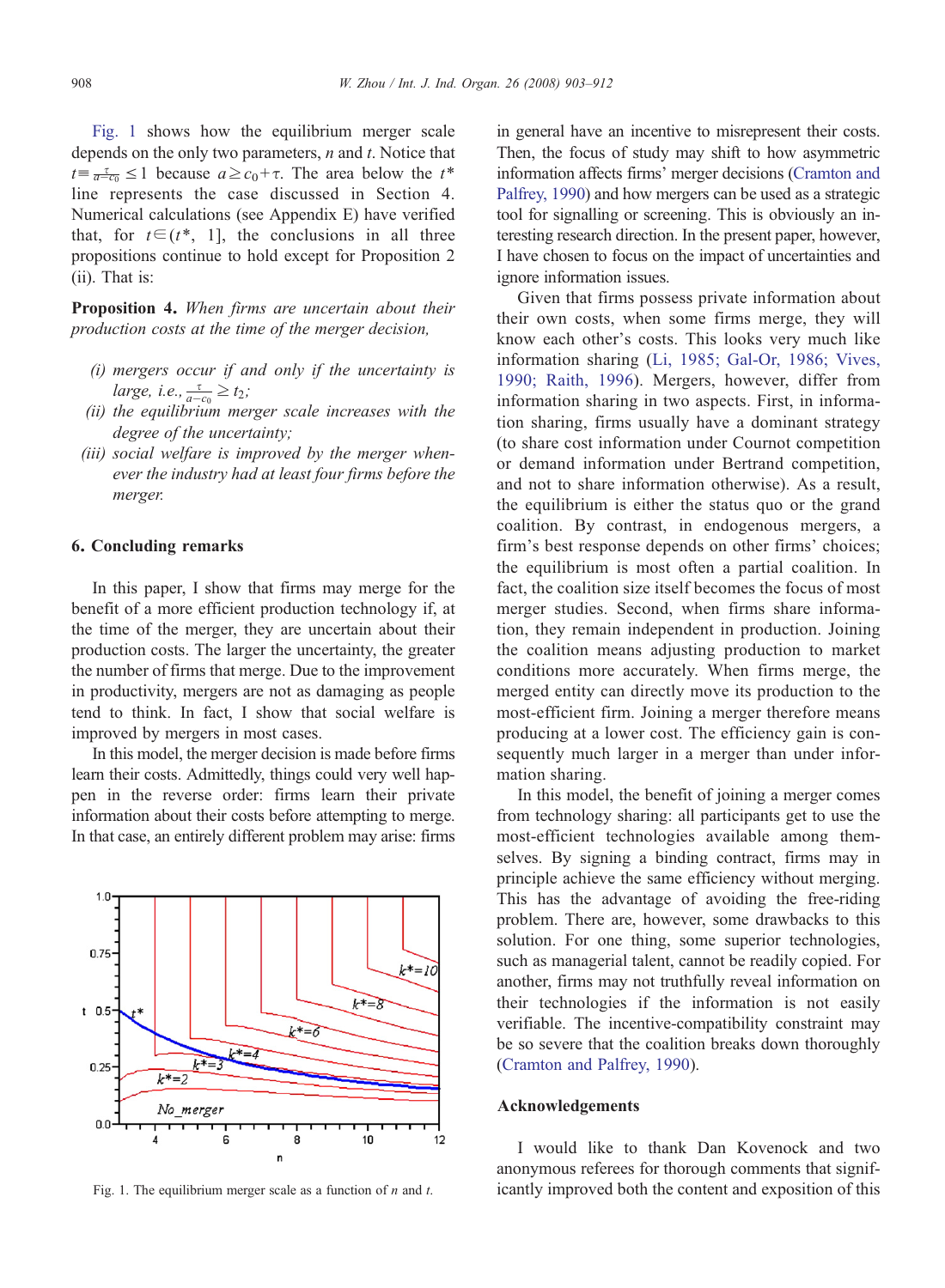article. I am grateful to Albert Ma, whose comments on another paper of mine inspired the current paper, and to Jiahua Che, Leonard Cheng, Yuk Fai Fong, Jae Nahm, Hiromi Nosaka and Larry Qiu for helpful comments.

## Appendix A. The insiders' and outsiders' ex ante expected profits

Let the probability density function of the uniform distribution be denoted as  $f(c) = \frac{1}{2t}$ . Suppose that k firms join the merger It can be shown (Balakrishnan and firms join the merger. It can be shown [\(Balakrishnan and](#page-8-0) [Cohen, 1991](#page-8-0)) that  $c_2$ 's probability density function is  $g(c_z) = \frac{k(c_0 + \tau - c_z)^{k-1}}{(2\tau)^k}$ . The expected value and variance of an independent firm are  $\overline{c} = c_0$  and  $\sigma^2 = \frac{z^2}{3}$ , where-<br>as those of the merged entity are  $\overline{c} = c_0 - \frac{k-1}{3}z$  and as those of the merged entity are  $\overline{c}_z = c_0 - \frac{k-1}{k+1}$  $k + 1$  $\tau$  and  $\sigma_z^2 = \frac{4k\tau^2}{(k+1)^2(k+2)}$ .

In the second-stage Cournot competition, firm z and an independent firm *j*'s first-order conditions are

$$
a - (n - k)\bar{x} - 2x_z - c_z = 0,
$$
\n(5)

$$
a - (n - k - 1)\bar{x} - 2x_j - \bar{x}_z - c_j = 0,
$$
\n(6)

in which  $c_z$  and  $c_j$  are the two firms' costs,  $x_z$  and  $x_j$  are their output quantities,  $\bar{x}_z$  and  $\bar{x}$  are the expected values of the output quantities, the latter being the same for all independent firms. By taking expectations over quantities and costs, the two equations yield  $\bar{x} = \frac{a + \bar{c}_z - 2\bar{c}}{n - k + 2}$  and  $\bar{x}_z = \bar{x} + (\bar{c} - \bar{c}_z)$ . Plugging them into (5) and (6), we get the equilibrium quantities: $11$ 

$$
x(c_i) = \overline{x} - \frac{1}{2}(c_i - \overline{c}), \text{ and}
$$
  

$$
x_z(c_z) = \overline{x}_z - \frac{1}{2}(c_z - \overline{c}_z).
$$
 (7)

The merged entity's profit is  $\pi_z = x_z(p - \frac{1}{c} \cdot \frac{1}{c} \cdot \frac{f}{(q - \bar{x})^2} + \frac{f}{(r - \bar{r})^2} \cdot \frac{f}{(r - \bar{r})^2}$ The merged entity's profit is  $\pi_z = x_z(p - c_z) = [\overline{x}_z - \frac{1}{2}(c_z - \overline{c}_z)] \{a - \overline{x}_z - (n - k)\overline{x} - \overline{c}_z - \frac{1}{2}(c_z - \overline{c}_z) + \frac{1}{2}\}$ <br>  $\sum_{n=k}^{n-k}(c_i - \overline{c}_z)$  Its expected value is  $\overline{F}(\pi) - \overline{x}$  [a - $\sum_{i=1}^{n-k} (c_i - \overline{c})$ . Its expected value is  $\overline{E}(\overline{n_z}) = \overline{x_z}$  [a -  $\overline{x_z} = (n-k)$   $\overline{x_z} = \overline{c} + \frac{1}{2}E(c_z - \overline{c})^2 - \overline{x^2} + \frac{\sigma_z^2}{2}$  Simi- $\overline{x}_z - (n-k)\overline{x} - \overline{c}_z + \frac{1}{4}E(c_z - \overline{c}_z)^2 = \overline{x}_z^2 + \frac{\sigma_z^2}{4}$ . Similarly, the expected profit of an independent firm is  $E(\pi) = \bar{x}^2 + \frac{\sigma^2}{4}$ . An outsider's expected profit is  $E(\pi) / k$ simply  $E(\pi)$ , while an insider's profit is  $E(\pi_z)/k$ .

## Appendix B. Proposition 1 (Existence of the merger equilibrium)

We want to show that there is a unique integer,  $k^* \in [2, n]$ , that satisfies both (3) and (4). The proof consists of four steps.

Step one: Prove that  $\Delta^{I}(k)$  is strictly decreasing in k. The difference,  $\Delta^{I}(k) - \Delta^{I}(k+1)$ , has the same sign as  $Q(t) = \varphi(n, k)t^2 + \lambda(n, k)t + \sigma(n, k)$ , in which  $\varphi$ ,  $\lambda$ , and  $\sigma$  are complex expressions of *n* and  $k$ .<sup>12</sup> We will prove that  $O(t) > 0$  for any n,  $k \in [2, n-1]$ , and  $t \in [0, t^*]$ .

Prove that  $\sigma(n, k) > 0$ : it turns out that  $\frac{\partial^2 \sigma(n,k)}{\partial n^2} = 12(n-k)^2 + 12k^2(n-k-1) + 30k(k-2) + 48n + 44 > 0$ . Then,  $\frac{\partial \sigma(n,k)}{\partial n}$  is increasing in *n*. Because  $n \ge k + 2$ 1,  $\frac{\partial \sigma(n,k)}{\partial n} > \frac{\partial \sigma(n,k)}{\partial n}\Big|_{n=k+1} = 36k^2 - 36k + 96 > 0$ . This, in turn, means that  $\sigma(n, k)$  is increasing in *n*. Then,  $\sigma(n, k) > \sigma(k + 1, k) = 28k^2 - 52k + 64 > 0.$ 

Prove that  $Q(t) > 0$ : If  $\varphi(n, k) < 0$ , then  $Q(t)$  is concave in t. We can show that  $Q(t^*)>0$  and  $Q(0)$  =  $\sigma(n, k) > 0$ . Then,  $Q(t) > 0$  for  $t \in [0, t^*]$ . If, on the other hand,  $\varphi(n, k) > 0$ , then we find that  $Q\left(-\frac{\lambda(n,k)}{2\varphi(n,k)}\right) > 0$ . Because  $Q(t)$  achieves its minimum at  $t = -\frac{\lambda(n,k)}{2\varphi(n,k)}$  $\frac{\lambda(n,k)}{2\varphi(n,k)}$ we conclude that  $Q(t) > 0$ .

Step two: Observe that  $\Delta^I(k+1) + \Delta^O(k) = 0$ . As a result,  $\Delta^{I}(k) + \Delta^{O}(k) > \Delta^{I}(k+1) + \Delta^{O}(k) = 0.$ 

Step three: The necessary condition for a merger: Suppose a merger occurs at certain  $k \geq 2$ . Then, by the internal stability,  $\Delta^{I}(k) \ge 0$ . Because  $\Delta^{I}(k)$  is decreasing in k,  $\Delta^{I}(2) \ge 0$ , which leads to  $t \ge t_2$ . Notice that  $t_2 < t^*$ , so the threshold for mergers is welldefined.

Step four: The sufficient condition and uniqueness of  $k^*$ . Let  $t \ge t_2$ . Then  $\Delta^I(2) \ge 0$ . There are two cases:

Case (A):  $\Delta^{I}(n+1) \ge 0$ . Then  $\Delta^{I}(n) > \Delta^{I}(n+1) \ge 0$ . Therefore,  $k=n$  is an equilibrium. Because  $\Delta^l(n+1)$ +  $\Delta^{O}(n)=0$ , we have  $\Delta^{O}(n)\leq 0$ . As  $\Delta^{O}(k)$  is increasing in k, we know that  $\Delta^{O}(k) \leq \Delta^{O}(n) \leq 0$  for any  $k \in [2,n-1]$ . That is,  $k^* = n$  is the only equilibrium.

Case (B):  $\Delta^{I}(n+1) < 0$ . Because  $\Delta^{I}(k)$  is continuous and strictly decreasing in k and because  $\Delta^I(2) \geq 0$ , there is a unique solution of  $\beta \in [2, n+1)$  such that  $\Delta^{I}(\beta) = 0$ .

<sup>12</sup> Let  $\gamma = (k+3)[k(k+1)(k+2)(n-k+1)(n-k+2)(n-k+3)]^2$ . Then,

| $\varphi(n,k)=\sqrt{\frac{(k-1)^2(n-k+1)^2}{k(k+1)^2(n-k+2)^2}-\frac{(k-2)^2}{k^2(n-k+3)^2}+\frac{1}{(k+1)^2(k+2)}-\frac{k^2(n-k)^2}{(k+1)(k+2)^2(n-k+1)^2}}+$                         |
|----------------------------------------------------------------------------------------------------------------------------------------------------------------------------------------|
| $(k-1)^2$<br>$\frac{(k-1)^2}{(k+1)^2(n-k+2)^2} - \frac{1}{(k+2)^2(k+3)}\bigg\}, \ \lambda(n,k) = 2\gamma \left[\frac{(k-1)(n-k+1)}{k(k+1)(n-k+2)^2} + \frac{(k-2)}{k(n-k+3)^2}\right]$ |
| $\frac{k(n-k)}{(k+1)(k+2)(n-k+1)^2} - \frac{(k-1)}{(k+1)(n-k+2)^2}, \text{ and } \sigma(n,k) = \gamma \left[ \frac{1}{k(n-k+2)^2} - \frac{1}{(n-k+3)^2} \right]$                       |
| $\frac{(k+1)(n-k+1)^2}{2}$<br>$(n-k+2)^2$                                                                                                                                              |

<sup>&</sup>lt;sup>11</sup> Under the constraint  $\tau \leq \frac{2(a - c_0)}{n+1}$ , each firms produces non-negative<br>wantities if no merger occurs (i.e.  $k=1$ ). If a merger takes place (i.e. quantities if no merger occurs (i.e.,  $k=1$ ). If a merger takes place (i.e.,  $k \geq 2$ ), the constraint is sufficient (although not necessary) for nonnegative quantities.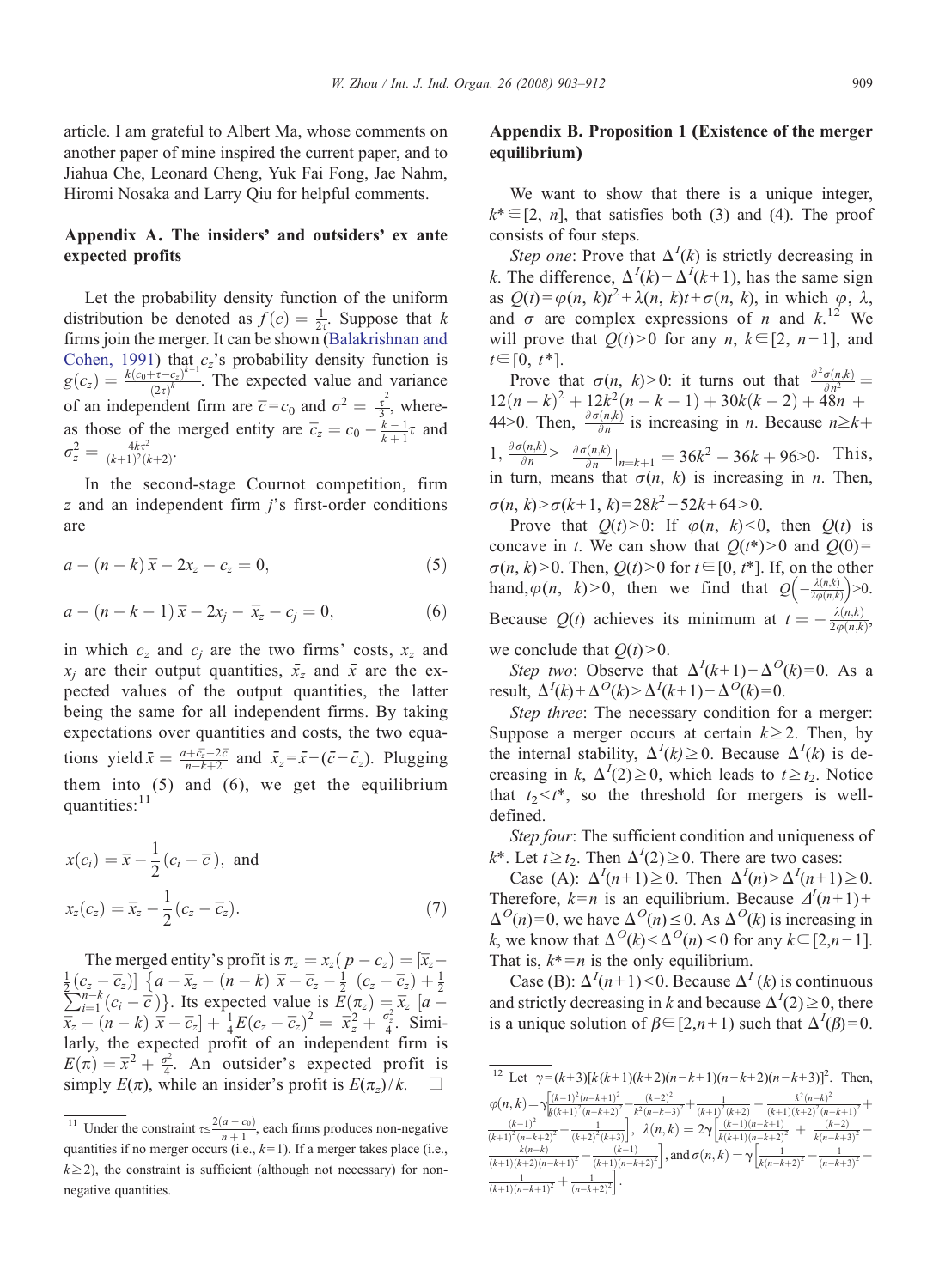That is, for fixed *n* and *t*,  $\Delta^{I}(k) \ge 0$  if and only if  $k \le \beta$ . Because  $\Delta^{I}(k+1) + \Delta^{O}(k) = 0$ , we also have  $\Delta^{O}(k) > 0$ if and only if  $k+1\geq\beta$ , or equivalently  $k>\beta-1$ . Then, both  $\Delta^{I}(k)$  and  $\Delta^{O}(k)$  are non-negative if and only if  $k \in (\beta-1, \beta]$ . Then, there is a unique integer  $k^*$  in the range ( $\beta$ -1,  $\beta$ ] (so  $k^*$  is the largest integer of k such that  $\Delta^{I}(k) \ge 0$ ). As a result,  $k^*$  is the equilibrium merger scale. Notice that, because  $2 < \beta < n+1$ , we have  $2 \leq k^* \leq n$ .  $\Box$ 

#### Appendix C. Proposition 2 (The merger scale)

Proposition 2(i): It suffices to prove that  $\Delta^{I}(k)$  is increasing in t. It turns out that  $\frac{\partial \Delta^l(k)}{\partial t}$  has the same sign as a linear expression in t: F (t)=2u(n, k)t+v(n, k).  $v(n, k)$  has the same sign as  $V(n)=(k-1)n^3-(2k^2-9k+1)$  $9) n^2 + (k^3 - 11k^2 + 29k - 23)n + (3k^3 - 16k^2 + 28k - 17).$ We can show that  $V''(n) > 0$  so  $V'(n)$  is increasing in *n*. Then,  $V'(n) \ge V'(k) = 4k^2 + 11k - 23 > 0$ . As a result,  $V(n) \ge V(k) = 4k^2 + 5k - 17 > 0$ , which means  $v(n, k) > 0$ .

Now, if  $u(n, k) \geq 0$ , the proof is complete. Suppose that  $u(n, k) < 0$  (this happens when  $n \ge 14$  and  $3 \le k \le 6$ ). It turns out that  $F(t^*)=2u(n, k)t^*+v(n, k)$  is positive for  $k \le 14$ . Because we only care about the range  $3 \le k \le 6$ , we conclude that  $\frac{\partial \Delta^{I}(k)}{\partial t} > 0$ .

Proposition 2(ii): From the previous result, we know that the highest  $k^*$  is achieved at the highest t. Let  $t=t^*$ . Then,  $\Delta^I(4) = \frac{-29n^4 + 168n^3 + 190n^2 - 768n + 139}{300(n-1)^2(n+1)^2(n-2)^2}$  $\frac{n^4 + 168n^3 + 190n^2 - 768n + 139}{300(n-1)^2(n+1)^2(n-2)^2} < 0$  for  $n \ge 7$ . This means that when  $n \geq 7$ , at most three firms merge. We also find that  $\Delta^I(5) = \frac{-360n^4 + 1850n^3 + 1737n^2 - 13092n + 5093}{1575(n-3)^2(n-2)^2(n+1)^2} < 0$  $1575(n-3)^2(n-2)^2(n+1)$ for  $n \geq 5$ . That is, for  $n=4, 5, 6$ , at most four firms merge. □

## Appendix D. Proposition 3 (Welfare)

**Proposition** 3(i):  $\frac{\partial \pi^O(k)}{\partial k} = \frac{2[(k+1)-(k-1)t][(1-(2n+2k-3-k^2)t+(k+1)^2]}{(k+1)^3(n-k+3)^3}$ . Now,  $(k+1) > (k-1)t$  and  $(-2n+2k-3-k^2)t+(k+1)^2$ 1<sup>2</sup> > (-2 n + 2k - 3 - k<sup>2</sup>) t\* + (k + 1)<sup>2</sup> =  $\frac{k-1}{n+1}$  [5+<br>3n + (n - 1)k|>0, so  $\frac{\partial \pi^{0}(k)}{\partial x}$  That is  $\pi^{0}(k)$  increases  $3n + (n-1)k$  > 0, so  $\frac{\partial \pi^O(k)}{\partial k}$  > 0. That is,  $\pi^O(k)$  increases in k, so  $\pi^{O}(k^*) > \pi^{O}(1)$ . Before the merger, each firm earns an expected profit of  $\pi_0 = \pi^O(1) = \pi^I(1)$ . As a result,  $\pi^{O}(k^*) > \pi_0$ , and  $\pi^{I}(k^*) \ge \pi^{O}(k^*-1) \ge \pi^{O}(1) = \pi_0$ .

Proposition 3(ii): The expected market price is

$$
E(p) = a - [\overline{x}_z + (n - k)\overline{x}]
$$
  
= 
$$
\frac{a + (n - k + 1)c_0}{n - k + 2} - \frac{(k - 1)\tau}{(k + 1)(n - k + 2)}.
$$

The merger changes the expected price by:  $E(p)$  - $E(p)|_{k=1} = (a - c_0) \frac{(k-1)[(k+1) - (n+1)t]}{(k+1)(n+1)(n-k+2)}$  $\frac{(k+1)(n+1)(n+2)^{1}}{(k+1)(n+1)(n-k+2)} \geq (a-c_0)$  $\frac{(k-1)^2}{(k+1)(n-k+2)} > 0.$  $(k + 1)(n + 1)(n - k + 2)$ 

The consumer surplus is  $CS = \int_0^X (a - X) dX - pX = \frac{1}{2}X^2$ . Let  $\overline{X} = \overline{x}_z + (n - k)\overline{x}$ . Then,  $X = \overline{X} - 1$ 1  $\frac{1}{2}(c_z-\overline{c}_z)-\frac{1}{2}\sum_{i=1}^{n-k}(c_i-\overline{c})$  and so  $E(CS)=\frac{1}{2}E(X^2)=\frac{1}{2}\overline{X}^2+$  $\frac{\sigma_z^2}{8} + \frac{n-k}{8}$ 8  $\sigma^2$ . We can show that  $\bar{X}$ ,  $\sigma_z^2$  and  $(n-k)\sigma^2$  are all decreasing in  $k$ , so the expected consumer surplus decreases in k. Because the pre-merger case corresponds to  $k=1$ , whenever a merger takes place, consumers are hurt.

Proposition 3(iii): The expected social welfare is

$$
EW = E\left(\int_0^X (a - X) dX - x_z c_z - \sum_{i=1}^{n-k} x_i c_i\right)
$$
  
=  $a\overline{X} - \frac{1}{2}E(X^2) - E(x_z c_z) - (n - k)E(x_i c_i).$  (8)

We can show that  $E(x_2c_2) = \overline{x}_2\overline{c}_z - \frac{\sigma_z^2}{2}$  and  $E(x_ici) =$  $\overline{x} \ \overline{c} - \frac{\sigma^2}{2}$ . Then,  $EW = \frac{m + 2\delta + m\delta^2}{m + 1}$  $-\frac{(m+\delta)^2}{2}$  $\frac{(m+\delta)^2}{2(m+1)^2} + \frac{3}{8} [\sigma_z^2 + (m-1)\sigma^2],$ in which  $m=n-k+1$ . The merger changes the social welfare by  $\Delta W = EW - EW|_{k=1}$ .

In order to prove that  $\Delta W > 0$ , it suffices to show that  $\Delta W > \Delta^{I}(k^*)$ . Define  $H(t) = \frac{\Delta W - \Delta^{I}(k^*)}{(a-c_0)^2}$  $\frac{(\overline{a}-c_0)^2}{(\overline{a}-c_0)^2}$ . From Proposition 2, we know that, for any  $n$ , at most four firms merge. Now, suppose that two firms merge  $(k=2)$ . Then,  $H(t) = \frac{-(n+1)^2(n^2+2)t^2+12(n+1)}{18n^2(n+1)}$  $\frac{(n+1)^2(n^2+2)t^2+12(n+1)^2t+(9n^2-36n-18)}{18n^2(n+1)^2}$ . For  $n \ge 4$ ,  $H(t_2) = (9n^2)^{\frac{2(n-2)(n+1)^2\sqrt{n^2-2n+3}-2n^4+2n^3+7n^2-12n-6}}$  $\frac{n+3-2n^4+2n^3+7n^2-12n-6}{(2n-1)^2} > 0$ and  $H(t^*) = 5n^2 - 12n - 2 > 0$ . Because  $t_2 \le t \le t^*$  and H (t) is concave in t, we conclude that  $H(t) > 0$  for  $t_2 \le t \le t^*$ . Using the same method, we can prove that  $\Delta W > 0$  for  $k=3$  and  $k=4$ .  $\Box$ 

## Appendix E. The equilibrium when the uncertainty is very large (Section 5)

Firm z's first-order condition takes the form of:

$$
x_z(c_z) = \begin{cases} \frac{1}{2}[a - (n-k)\bar{x} - c_z] & \text{if } c_z \le h_z, \\ 0 & \text{if } c_z > h_z, \end{cases}
$$

in which  $hz = min{a-(n-k)\overline{x}}, c_0+\tau$ . For given hz, let  $P_z \equiv Pr(c_z \le h_z) = \int_{c_0 - \tau}^{h_z} g(c) \, \mathrm{d}c, \; \tilde{c}_z \equiv \frac{1}{P_z}$  $\int_0^h$  $P_z \equiv Pr(c_z \le h_z) = \int_{c_0-\tau}^{h_z} g(c) \, \mathrm{d}c, \; \tilde{c}_z = \frac{1}{P_z} \int_{c_0-\tau}^{h_z} \text{cg}(c) \, \mathrm{d}c, \; \text{and} \; \tilde{\sigma}_z^2 = \frac{1}{P_z} \int_{c_0-\tau}^{h_z} g(c) \, \mathrm{d}c$  $P_{z}$  $\int_0^h$  $\int_{c_0-\tau}^{n_z}(c-\tilde{c}_z)^2g(c)\mathrm{d}c$ . Then,

$$
\overline{x}_z = \frac{P_z}{2} [a - (n - k)\overline{x} - \tilde{c}_z].
$$
\n(9)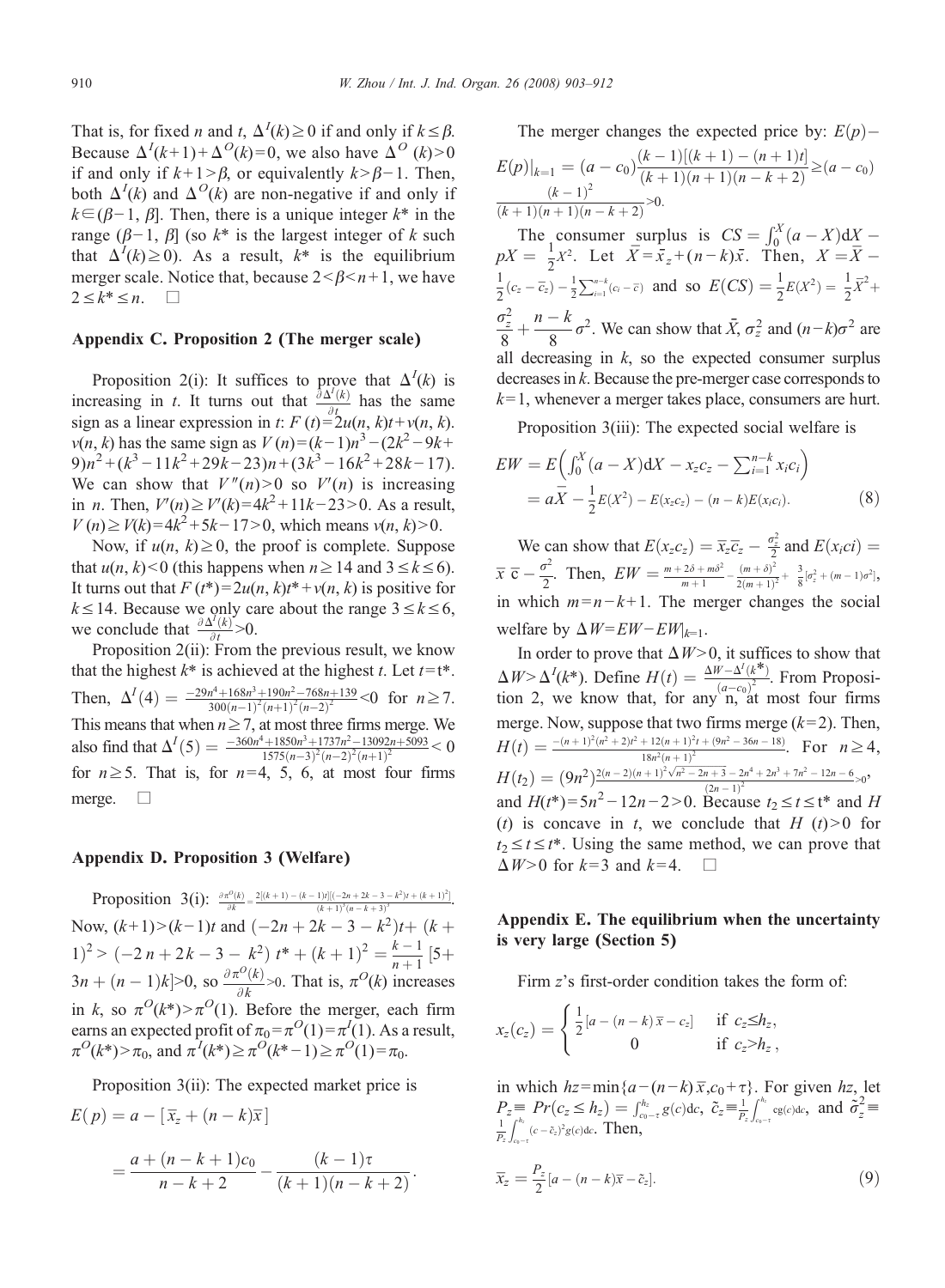<span id="page-8-0"></span>A similar expression can be written for an independent firm:

$$
\overline{x} = \frac{P}{2}[a - (n - k - 1)\overline{x} - \overline{x}_z - \tilde{c}],
$$
\n(10)

in which  $h = \min\{a - (n-k-1)\bar{x} - \bar{x}_z, c_0 + \tau\}$ ,  $P = \Pr(c \le h) =$  $\int_{c_0-\tau}^{h} f(c) \, \mathrm{d}c, \, \tilde{c} \equiv \frac{1}{p} \int_{c_0-\tau}^{h} f(c) \, \mathrm{d}c, \, \text{and} \, \tilde{\sigma}^2 \equiv \frac{1}{p} \int_{c_0-\tau}^{h} (c-\tilde{c})^2 f(c) \, \mathrm{d}c.$ 

There are three possible cases: (I)  $c_0 + \tau \le a - (n-k-1)$  $\bar{x} - \bar{x}_z \le a - (n - k)\bar{x}$ , which means that  $h_z = h = c_0 + \tau$ and therefore  $P_z = P = 1$ ; (II)  $a - (n - k - 1)\bar{x} - \bar{x}_z < c_0 +$  $\tau \le a - (n - k)\bar{x}$ , which means that  $h_z = c_0 + \tau$ ,  $h = a (n-k-1)\bar{x}-\bar{x}_z$ ,  $P_z=1$  but  $P<1$ ; (III)  $a-(n-k-1)$  $\bar{x} - \bar{x}_z \le a - (n - k)\bar{x} \le c_0 + \tau$ , which means that  $h_z = a (n-k)\bar{x}$ , h=a- $(n-k-1)\bar{x}-\bar{x}_z$ ,  $P_z$ <1 and P<1. In each case, express  $h<sub>z</sub>$  and h properly and then solve the equilibria  $\bar{x}_z$  and  $\bar{x}$  from Eqs. (9) and (10). These solutions are then plugged back into the expressions of  $h<sub>z</sub>$  and h to verify that this is indeed the case that has been assumed. After  $\bar{x}_z$  and  $\bar{x}$  have been determined, firm z's expected profit is  $E(\pi_z) = \frac{\overline{x}_z^2}{P_z} + \frac{P_z}{4} \overline{x}_z^2$  and<br>an independent firm's expected profit is  $E(\pi) = \frac{\overline{x}_z^2}{2} + \frac{P_z}{2}$ . an independent firm's expected profit is  $E(\pi) = \frac{\bar{x}^2}{\bar{p}} + \frac{R}{4}\tilde{\sigma}^2$ .<br>The expected welfare is  $FW - a\bar{X} - \frac{1}{2}F(Y^2) - F(x, c)$ . The expected welfare is  $EW = a\overline{X} - \frac{1}{2}E(X^2) - E(x_2c_2) -$ <br>  $(n - k)F(x,c_1)$  in which  $\overline{Y} = \overline{y} + (n - k)\overline{y}F(X^2) = F(x_1) + (n - k)\overline{y}$  $(n-k)E(x,c_i)$ , in which  $\bar{x}=\bar{x}_z+(n-k)\bar{x}, \bar{E}(X^2)=E(\bar{x}_z)+(n-k)\bar{E}(X^2)=E(\bar{x}_z)+(n-k)\bar{E}(X^2)=E(\bar{x}_z)+E(\bar{x}_z)$  $[E(\pi)+2\bar{x}_z\bar{x} + (n-k-1)\bar{x}^2], E(x_zc_z) = \bar{x}_z\bar{c}_z - \frac{P_z\bar{c}_z}{2}\bar{c}_z$ , and  $E(x_ic_i) = \bar{x}_z\bar{x} + P_{z_i}$  $\bar{x}\tilde{c} - \frac{P}{2}\tilde{\sigma}^2.$ <br>For  $\epsilon$ 

For example, at  $a=2$ ,  $c_0=1$ ,  $n=6$  and  $\tau=0.45$ , all firms draw their costs from the common support [0.55, 1.45] both before and after a merger. If two firms merge, an independent firm will produce  $x(c_i) = \frac{1}{2}(1.28 - c_i)$ <br>if  $c_i < 1.28$  and zero otherwise, while the merged entity if  $c_i \leq 1.28$  and zero otherwise, while the merged entity will produce  $x_z(c_z) = \frac{1}{2}(1.41 - c_z)$  if  $c_z \le 1.41$  and zero otherwise. The probability of shutdown is 19.1% for an otherwise. The probability of shutdown is 19.1% for an independent firm and is 0.2% for the merged entity. Although the merged entity and independent firms both draw their costs from the same support, the merged entity is more likely to draw a low cost and therefore is less likely to shut down.

For a given  $\tau$ , the probability of shutdown decreases with k. In the above example, if  $k=1$  or 2, both the merged entity and independent firms may shut down; if  $k=3$  and 4, the merged entity never shuts down; and if  $k=5$  and 6, no firm shuts down. It may happen that, for  $\tau$  that is not too large, no firm shuts down at the equilibrium even though  $\tau > \tau^*$ . In the above example, the equilibrium merger scale turns out to be  $k^*=6$ . As a result, the expressions of (1) and (2) are still applicable.

## References

Balakrishnan, N., Cohen, A.C., 1991. Order Statistics and Inference. Academic Press, San Diego, CA.

- Banal-Estanol, A., 2007. Information-sharing implications of horizontal mergers. International Journal of Industrial Organization 25 (1), 31–49.
- Brito, D., 2003. Preemptive mergers under spatial competition. International Journal of Industrial Organization 21 (10), 1601–1622.
- Cramton, P.C., Palfrey, T.R., 1990. Cartel enforcement with uncertainty about costs. International Economic Review 31 (1), 17–47.
- D'Aspremont, C., Jacquemin, A., Gabszewicz, J.J., Weymark, J., 1983. On the stability of collusive price leadership. Canadian Journal of Economics 16 (1), 17–25.
- Daughety, A.F., 1990. Beneficial concentration. American Economic Review 80 (5), 1231–1237.
- Deneckere, R., Davidson, C., 1985. Incentive to form coalitions with Bertrand competition. Rand Journal of Economics 16 (4), 473–486.
- Farrell, J., Shapiro, C., 1990. Horizontal mergers: an equilibrium analysis. American Economic Review 80 (1), 107–126.
- Fridolfsson, S., Stennek, J., 2005. Why mergers reduce profits and raise share prices—a theory of preemptive mergers. Journal of the European Economic Association 3 (5), 1083–1104.
- Gal-Or, E., 1986. Information transmission—Cournot and Bertrand equilibria. Review of Economic Studies 53 (1), 85–92.
- Gaudet, G., Salant, S.W., 1992a. Mergers of producers of perfect complements competing in price. Economics Letters 39, 359–364.
- Gaudet, G., Salant, S.W., 1992b. Towards a theory of horizontal mergers. In: Norman, G., La Manna, M. (Eds.), The New Industrial Economics. Edward Elgar, Brookfield, VT., USA, 1992.
- Gonzalez-Maestre, M., Lopez-Cunat, J., 2001. Delegation and mergers in oligopoly. International Journal of Industrial Organization 19 (8), 1263–1279.
- Gowrisankaran, G., 1999. A dynamic model of endogenous horizontal mergers. Rand Journal of Economics 30 (1), 56–83.
- Hennessy, D.A., 2000. Cournot oligopoly conditions under which any horizontal merger is profitable. Review of Industrial Organization 17 (3), 277–284.
- Horn, H., Persson, L., 2001. Endogenous mergers in concentrated markets. International Journal of Industrial Organization 19 (8), 1213–1244.
- Kamien, M.I., Zang, I., 1990. The limits of monopolization through acquisition. Quarterly Journal of Economics 105 (2), 465–499.
- Kamien, M.I., Zang, I., 1991. Competitively cost advantageous mergers and monopolization. Games and Economic Behavior 3, 323–338.
- Kamien, M.I., Zang, I., 1993. Monopolization by sequential acquisition. Journal of Law, Economics, and Organization 9 (2), 205–229.
- Levin, D., 1990. Horizontal mergers: the 50-percent benchmark. American Economic Review 80 (5), 1238–1245.
- Li, L., 1985. Cournot oligopoly with information sharing. Rand Journal of Economics 16 (4), 521–536.
- Pepall, L., Richards, D.J., Norman, G., 2002. Industrial Organization: Contemporary Theory and Practice. South-Western, Cincinnati.
- Perry, M.K., Porter, R.H., 1985. Oligopoly and the incentive for horizontal merger. American Economic Review 75 (1), 219–227.
- Qiu, L.D., Zhou, W., 2006. International mergers: incentives and welfare. Journal of International Economics 68 (1), 38–58.
- Raith, M., 1996. A general model of information sharing in oligopoly. Journal of Economic Theory 71, 260–288.
- Rodrigues, V., 2001. Endogenous mergers and market structure. International Journal of Industrial Organization 19 (8), 1245–1261.